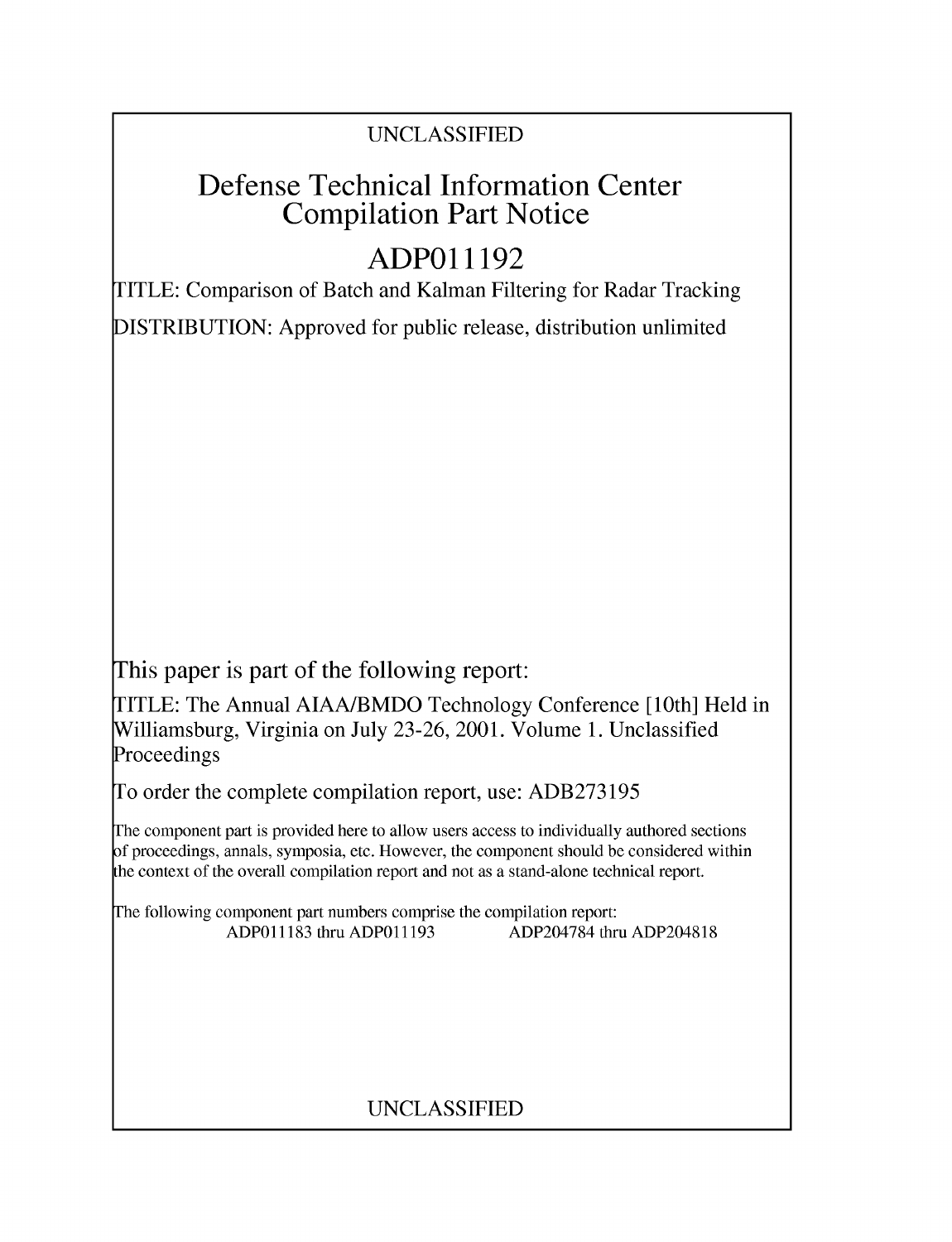### Comparison of Batch and Kalman Filtering for Radar Tracking

Raytheon Company TeK Associates

among two choices of statistical filtering estimation was based on convergence to the algorithms for the noisy measurements of best object path. exo-atmospheric objects in ballistic motion. Such motion is characteristic of satellites Results were obtained for both algorithms and missiles. Object position and velocity performing in a desktop program with a were governed by the nonlinear dynamics reasonable degree of radar systems of body motion in a central force field, and modeling, and in a comprehensive mission measurements were modeled as nonlinear simulator where radar system errors were observations of those object motions in represented in greater detail. Those Cartesian coordinates, included radar-cross-section fluctuations,

algorithms were distinguished by their measurement errors, and front-end noise. method of handling a sequence of noisy The BLS algorithm was seen to converge measurements. The first processed faster, and predict more accurate 1-sigma measurements, one-at-a-time, in a values, than the EKF in all comparisons. sequential recursive estimation using the Extended Kalman Filter (EKF), and the second processed that same sequence of **INTRODUCTION** measurements, simultaneously, in a batch- Batch processing, as an alternative to least-squares (BLS) estimation algorithm, minimum-variance statistical filtering, was

approximations of the nonlinear trajectories with Angle-Only tracking. observations and error dynamics of object Least-squares iterations were used to motion. Taylor series expansions were converge to an estimate of the trajectory centered about the current best estimates of which brought the performance measure to the state vector. The EKF used those a local extreme point within the space of approximations to implement the often candidate object paths. Computer trials referenced linear-minimum-variance demonstrated better performance than with (Kalman) estimation formulas. The BLS EKF tracking, and estimation-error processed those same measurements predictions approached the Cramer-Rao simultaneously in a least-squares search bound.

Haywood Satz, Technical Staff Thomas H. Kerr, Ph.D., Consultant Bedford, MA 01730 Lexington, MA 02420

ABSTRACT over object trajectories spanning the Radar tracking performance was compared tracking interval, and initial state

scan angle loss, antenna gain patterns, radar The two choices of statistical filtering signal-to-noise sensitivity, monopulse

described in Reference [1] (Chang) where Both algorithms used first-variation it was applied to estimation of ballistic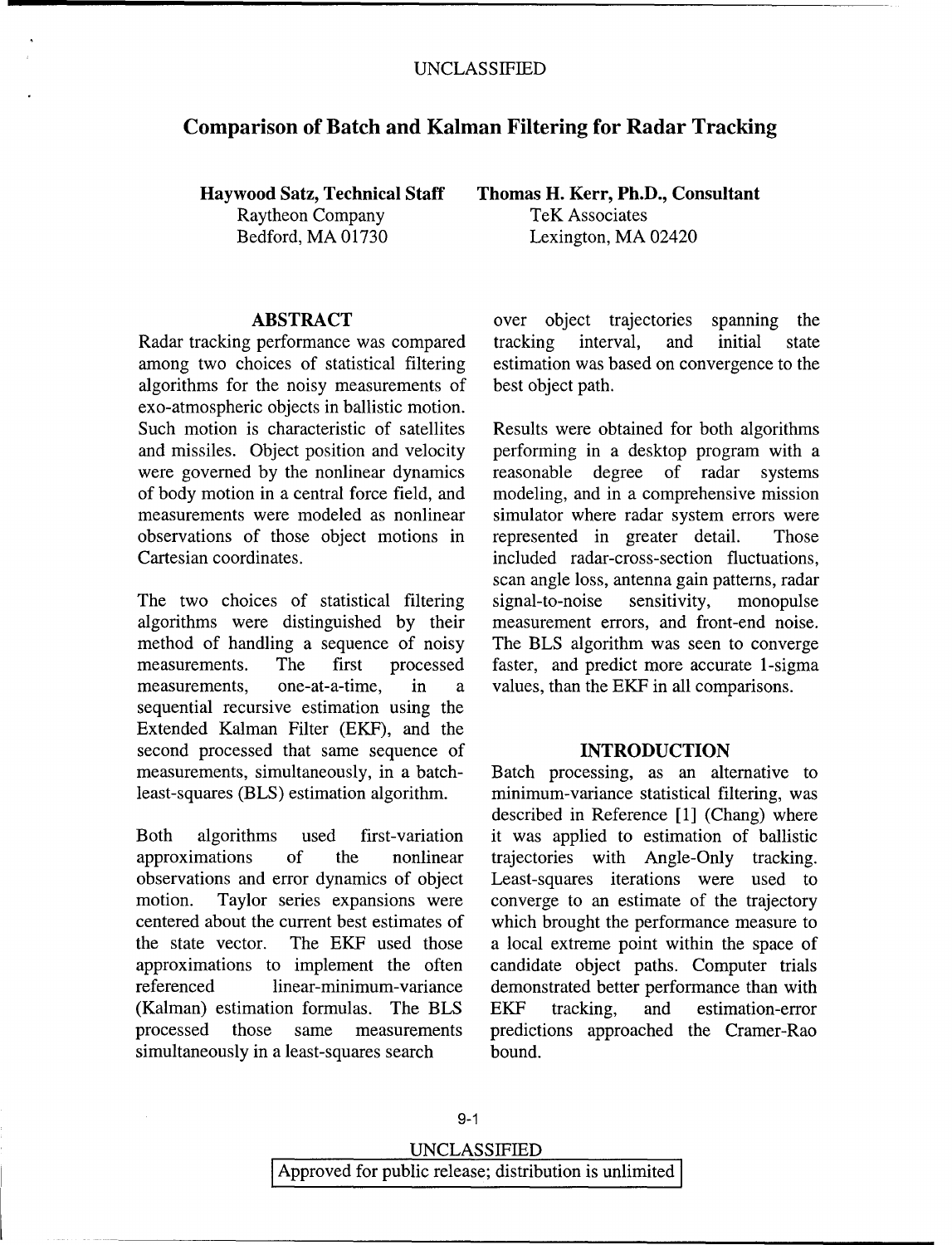# Comparison of Batch and Kalman Filtering for Radar Tracking

Reference [2] (Hough) analyzed EKF In this analysis, the Batch algorithm object tracking initialized by a single least- calculated an estimate of the current state. object tracking, initialized by a single leastsquares estimate of the object state. and its associated error covariance, in Analysis of a simplified model (of object synchronism with EKF estimates, so as to Analysis of a simplified model (of object synchronism with EKF estimates, stracking) was used to support the case for compare with EKF convergence. tracking) was used to support the case for compare with EKF convergence. The batch initialization. EKF performance was Batch algorithm's purpose was to find that batch initialization. EKF performance was Batch algorithm's purpose was to find that also improved, independently, by modeling estimated object path,  $\hat{\mathbf{x}}(t)$ , among many also improved, independently, by modeling the distribution of orbit parameter candidate choices over the tracking variations as they were transformed by interval, such that the measurement nonlinear object motion dynamics. residual,  $[z - \hat{z}]$ , approached a minimum.

The algorithms of both Chang and Hough computed measurement residuals by including only zero-order derivatives of the with  $\hat{\mathbf{x}}$  ( $t_0$ ) at the initial time,  $t_0$ . Initial state Taylor series expansion of the observation error,  $\delta \mathbf{x}(t_0)$ , was obtained by multiple Taylor series expansion of the observation

$$
\mathbf{h}(\mathbf{x}) \approx \mathbf{h}(\hat{\mathbf{x}})
$$

The consequence of that model approximation was to estimate the state after each iteration to improve the leastwithout the benefit of first-order squares estimation of the initial state error. corrections which lessen the influence of nonlinear truncation errors. Error Dynamics

similar to that of Chang above to track fall, in the Earth-centered-rotating (ECR) space objects, offline, with a phased array frame, where  $\Omega$  and  $g$  were Earth's rotation early warning radar. Bancroft's algorithm rate and gravity field, respectively: early warning radar. Bancroft's algorithm differs from Chang's in that it includes first-variations of the observation model expansion:

and thus estimates the state with smaller truncation errors. It also differs from Hough's algorithm in that it does an iterative least-squares search among candidate trajectories to converge to that The state estimation error was constrained, path which brings the performance measure within both algorithms, by the dynamics of to a local extreme point of the function a first-variation approximation: to a local extreme point of the function space. Those differences appear to be responsible for the algorithm's improved estimation accuracy in the environment of nonlinear models of motion dynamics and Solutions,  $\delta x(t) = \Phi(t, t_0)\delta x(t_0)$ , were

Exo-atmospheric free-fall motion, as a unique solution of the initial-value by problem, allowed the identification of  $\hat{\mathbf{x}}$  (t) the with  $\hat{\mathbf{x}}$  (t<sub>0</sub>) at the initial time, t<sub>0</sub>. Initial state model, iterations, where the prior estimate of initial state,  $\hat{\mathbf{x}}(t_0)$ , was updated as:

$$
[\hat{\mathbf{x}}(t_0)]^+ = \hat{\mathbf{x}}(t_0) + \delta \hat{\mathbf{x}}(t_0)
$$

Object motion was constrained by the Reference [3] (Bancroft) used an approach dynamic model of exo-atmospheric free-

$$
\begin{array}{rcl}\n\mathrm{d} \mathbf{p}/\mathrm{d} t & = & \mathbf{v} \\
\mathrm{d} \mathbf{v}/\mathrm{d} t & = & \mathbf{g} - \Omega \mathbf{x} (\Omega \mathbf{x} \mathbf{p}) - 2\Omega \mathbf{x} \mathbf{v}\n\end{array}
$$

 $\hat{\mathbf{h}}(\mathbf{x}) \approx \mathbf{h}(\hat{\mathbf{x}}) + {\partial \mathbf{h}(\hat{\mathbf{x}})} \delta \mathbf{x}$  Filter states, their estimates conditioned on measurements,  $\mathbf{Z}^m$ , and their estimation<br>errors were defined as:

$$
\begin{array}{rcl}\n\mathbf{x} & = & [\mathbf{p}^T \mid \mathbf{v}^T]^T \\
\hat{\mathbf{x}} & = & E\{\mathbf{x} | \mathbf{Z}^m\} \\
\delta \mathbf{x} & = & \mathbf{x} - \hat{\mathbf{x}}\n\end{array}
$$

$$
\frac{d}{dt}\delta x = f(x) - f(\hat{x}) \approx \frac{\partial f(\hat{x})}{\partial x} \delta x
$$

observations. obtained by the transition matrix,  $\Phi(t, t_0)$ ,

9-2 UNCLASSIFIED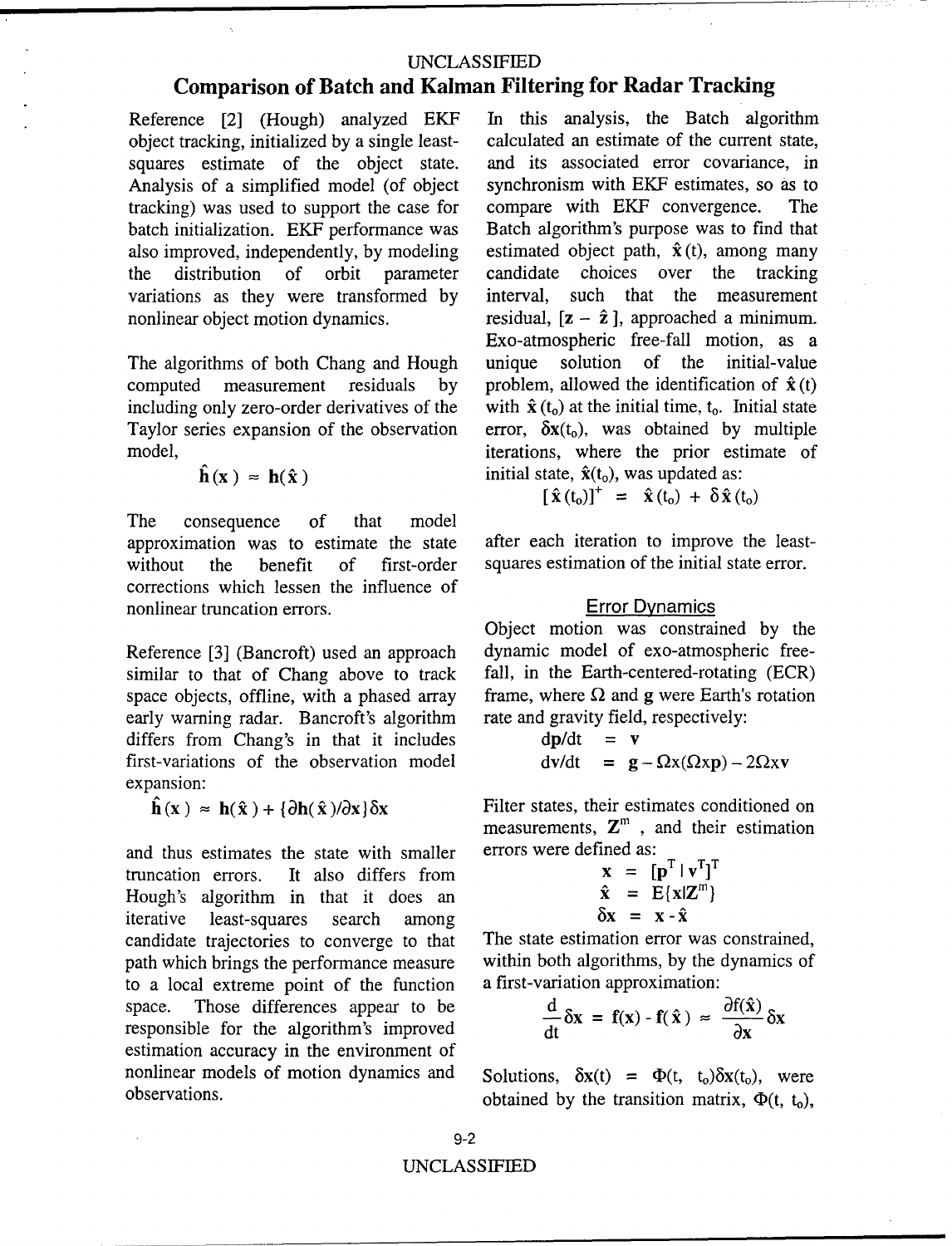$satisfying:$  **be:**  $\frac{d\Phi}{d\Phi} = \frac{\partial f(\hat{x})}{d\Phi}$  **be:**  $\frac{d\Phi}{d\Phi} = \frac{d\Phi}{d\Phi}$ 

$$
\frac{d\Phi}{dt} = \frac{\partial f(\hat{\mathbf{x}})}{\partial \mathbf{x}} \Phi, \quad \Phi(t_0, t_0) = \mathbf{1}_n
$$
\n
$$
\mathbf{z} = \mathbf{h}(\mathbf{x}) = \begin{bmatrix} z_r \\ z_u \end{bmatrix} = \begin{bmatrix} r + \tau v^1 \\ [c_1]^T \end{bmatrix}
$$

Time histories of  $\hat{\mathbf{x}}(t)$  and  $\Phi(t, t_0)$  were obtained by simultaneous solution of their coupled differential equations over the Measurement sensitivities to state tracking interval,  $[t_0, t_m]$ . Those were used variations were found to be: in Batch least-squares processing to estimate the initial state error,  $\delta \hat{\mathbf{x}}(t_0)$ .

Process noise, representing the random environment of EKF error dynamics, was chosen at a level to partially compensate for truncation errors resulting from and measurement residuals were nonlinear approximations. It was assigned, determined by truncating the measurement as noise in the velocity dynamics equation model beyond first variations: shown above, to be a small percentage of the nominal gravity field vector magnitude.  $\hat{\mathbf{z}}$ The Batch algorithm modeled observations without dynamic extrapolation between Measurement errors are a function of them, and thus did not include process tracking waveform parameters, and signalnoise compensation. to-noise power ratio (SNR). SNR, in turn,

The gravity field model included the second spherical harmonic of the Earth's sensitivity, S, resulting from phased array mass distribution non-homogeneity. That radar power-aperture data. SNR and range term added only small percentages of and angle observation variances were variation in the otherwise constant orbit computed for inclusion in both algorithms: momentum over object tracking intervals. It seems not to be required in a self contained desktop simulation, however, it would be essential to include it when making comparisons with other simulations, or in processing data in terms of radar waveform parameters of

Measurements of range, z<sub>r</sub>, and its unitvector projections into the plane of the Batch vs. EKF phased array radar,  $z_u$  and  $z_v$ , were modeled The EKF propagates the filter state as nonlinear observations of states, in terms between measurements, and incorporates of the object range unit vector,  $\mathbf{u} = \mathbf{r}/r$ ,  $\begin{array}{c} \text{between measurements, and morphances} \\ \text{measurements, and morphances} \end{array}$ rows,  $[c_i]^T$ , of the ECR -to-phased-array-<br>dynamics and observation models,

implied by those linearized dynamics, and range/Doppler coupling coefficient,  $\tau$ , to

$$
\mathbf{z} = \mathbf{h}(\mathbf{x}) = \begin{bmatrix} z_{\mathrm{r}} \\ z_{\mathrm{u}} \\ z_{\mathrm{v}} \end{bmatrix} = \begin{bmatrix} \mathbf{r} + \boldsymbol{\tau} \mathbf{v}^{\mathrm{T}} \mathbf{u} \\ [\mathbf{c}_{1}]^{\mathrm{T}} \mathbf{u} \\ [\mathbf{c}_{2}]^{\mathrm{T}} \mathbf{u} \end{bmatrix}
$$

$$
\partial z/\partial x = \begin{bmatrix} \mathbf{u}^{\mathrm{T}} + \tau \mathbf{v}^{\mathrm{T}} (\mathbf{1}_3 - \mathbf{u} \mathbf{u}^{\mathrm{T}}) / r & \mathbf{u}^{\mathrm{T}} \\ ( [\mathbf{c}_1]^{\mathrm{T}} - z_{\mathrm{u}} \mathbf{u}^{\mathrm{T}}) / r & \mathbf{0}^{\mathrm{T}} \\ ( [\mathbf{c}_2]^{\mathrm{T}} - z_{\mathrm{v}} \mathbf{u}^{\mathrm{T}}) / r & \mathbf{0}^{\mathrm{T}} \end{bmatrix}
$$

$$
\hat{\mathbf{z}} = \hat{\mathbf{h}}(\mathbf{x}) \approx \mathbf{h}(\hat{\mathbf{x}}) + {\partial \mathbf{h}(\hat{\mathbf{x}})/\partial \mathbf{x}}{\delta \mathbf{x}}
$$

is dependent on object range, r, radar cross-<br>section,  $\sigma$ , pulse-width,  $\tau$ , and radar

$$
SNR = S\sigma\tau/r^4
$$
  
\n
$$
\sigma_r^2 = (c/2BK_r)^2/2SNR
$$
  
\n
$$
\sigma_u^2 = \sigma_v^2 = (\theta_{3dB}/K_m)^2/2SNR
$$

containing those effects.<br>band-width, beam-width, and range-**Observation Model** detection and monopulse slope coefficients,<br>  $B, \theta_{3dB}, K_r$ , and  $K_m$ , respectively.

plane coordinate rotation,  $[C_e^f]$ , and the respectively. It is an implementation of the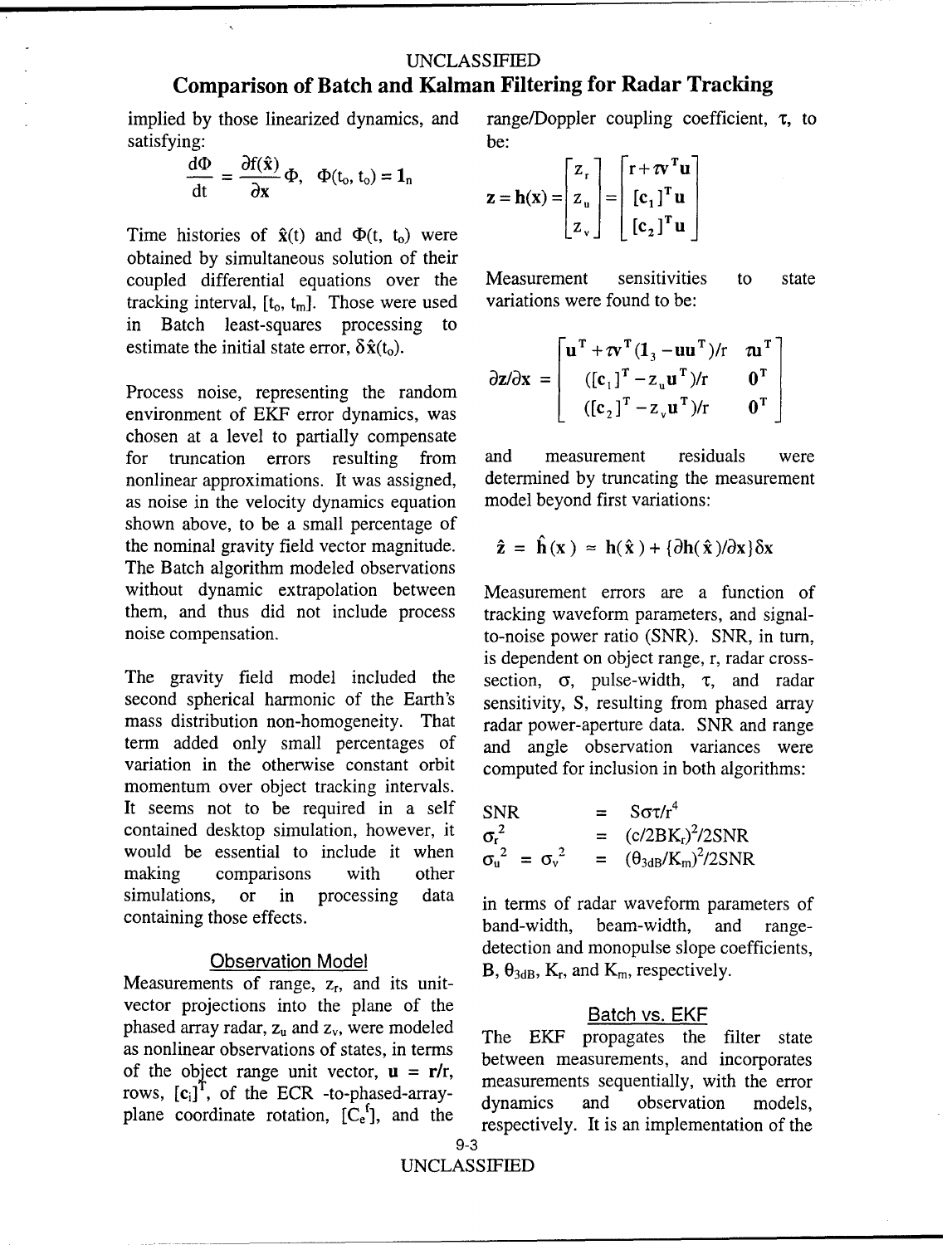often referenced linear-minimum-variance (Kalman) formulas, adapted by firstvariation approximations of the nonlinear models, centered at the current state estimate, and described in Reference [4] results in: (Jazwinski). The Batch algorithm, in comparison, processes those same measurements simultaneously via iterative and adjoining the matrix rows generated by



*Processing for Batch and EKF Tracking*  $|Z - A\delta \hat{x}(t_0)|^2$ , and looking for convergence

measurement processing among the two. algorithms is shown in Figure-1. Batch algorithm estimations were made in Each least-squares iteration sequence<br>norallel with those of the  $EVE$  for sought that estimate of initial state error parallel with those of the EKF for sought that estimate of initial state<br>comparison of estimation error time which satisfied the Normal equations: comparison of estimation error time histories. Formation of the Batch algorithm's least squares array was based on the observation model:

The Batch algorithm's goal of seeking that<br>object path,  $\hat{x}$ , which drives the residual and U, respectively, and solve for  $\delta \hat{x}(t_0)$  by<br>back substitution: toward zero,  $z - \hat{h}(x) \Rightarrow 0$ , suggested a regrouping of terms:

$$
\mathbf{z} - \mathbf{h}(\hat{\mathbf{x}}) = {\partial \mathbf{h}(\hat{\mathbf{x}})}/{\partial \mathbf{x}} {\Phi(\mathbf{t}, \mathbf{t}_0) \delta \mathbf{x}(\mathbf{t}_0)}
$$

Redefining the terms above, and using a diagonal matrix of reciprocals of The Householder method, Reference [5] measurement noise standard deviations, (Golub and van Loan), was used to factor  $[\sigma^{-1}]$ , to normalize the least-squares model: the least-squares array.

$$
\delta \mathbf{z}(t_i) = [\sigma^{-1}][\mathbf{z}(t_i) - \mathbf{h}(\hat{\mathbf{x}}(t_i))]
$$
  
 
$$
A(t_i) = [\sigma^{-1}][\partial \mathbf{h}(\hat{\mathbf{x}}(t_i))/\partial \mathbf{x}]\Phi(t_i, t_o)
$$

$$
\delta z(t_i) = A(t_i) \delta x(t_0)
$$

least-squares estimation. each measurement difference,  $\delta z(t_i)$ , and its associated time tag,  $t_i$ , produces the composite array of equations indicated:

$$
\delta z(t_1) \qquad A(t_1) \delta x(t_0) \n\delta z(t_2) \qquad A(t_2) \delta x(t_0) \n\vdots \n\delta z(t_m) \qquad A(t_m) \delta x(t_0)
$$
\n
$$
Z = A \delta x(t_0)
$$

*Figure-1 Comparison of Measurement* **That model was used in multiple least-**<br>squares iterations, minimizing each

An overview of the comparison of  $\sigma$  IZI to a minimum as  $\delta x(t_0)$  approached zero.

$$
\mathbf{A}^{\mathrm{T}}\mathbf{Z} = \mathbf{A}^{\mathrm{T}}\mathbf{A}\delta\hat{\mathbf{x}}(t_{o})
$$

Rather than implement the Normal  $\hat{z} = \hat{h}(x) \approx h(\hat{x}) + {\partial h(\hat{x})}/{\partial x} \delta x$  equations, it was preferable to use an effective numerical procedure to form the decomposition of the system matrix into its The Batch algorithm's goal of seeking that orthogonal and upper triangular factors, **H**<br>and **I**I respectively and solve for  $\delta \hat{v}(t)$  by

$$
Z = Aδ x(to) = HUδ x(to)
$$
\n
$$
z - h(x) = {∂h(x)/∂x} ∅h(t, to)δx(to)\n\n
$$
HTH = 1n, U, upper triangular\n\n
$$
HTZ = Uδ x(to)
$$
$$
$$

**9-4**

### UNCLASSIFIED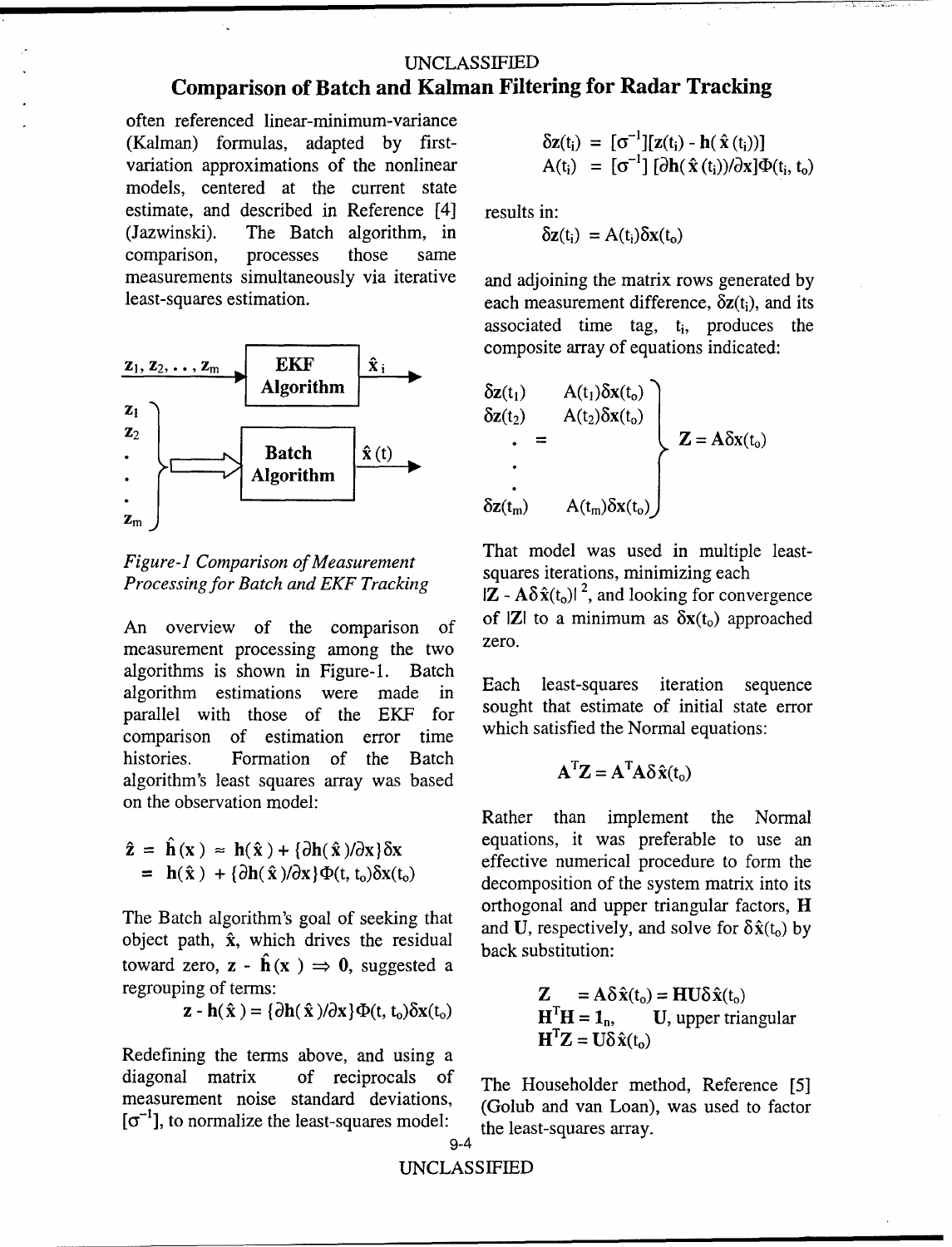Motion of a single object was simulated with orbit dynamics. Measurement errors least-squares model coefficient matrix, A, were modeled with a constant RCS and as: pulse-width range equation. The EKF was initialized with a monopulse pair of range and angle measurements, estimating range rate as the quotient of range differences and EKF position errors were seen to exceed their time-tag difference. Angle rates were their statistically predicted 1-sigma values declared to be zero. Although the Batch more often, and converge more slowly than initialization design included the EKF first those of the Batch algorithm. initialization design included the EKF first estimate, tests have shown that Batch could same EKF monopulse-pair initialization. time history corresponding to the same

Figure-2 is a position estimation error time history of an object in exo-atmospheric



*Figure-2 Desktop Simulation of 10-Trial Monte-Carlo Averaged Position Estimation* sequence of computer trials described in

km. The tracking signal-to-noise ratio closer to their predicted 1-sigma values. ranged from 10 - 15 dB. EKF updates EKF predictions of position error were were at a frequency of once per second optimistic (smaller) in comparison with while the Batch algorithm was invoked true error paths. After 200 seconds of were the magnitudes of differences of level of about 10 meters/sec. At that same filter state estimations with true states, and point, Batch errors were only 2.5 the 1-sigma curves were the square root of meters/sec. the sum of corresponding diagonal

Desktop Analysis<br>a single object was simulated Batch covariances were calculated from the

$$
\mathbf{C}(t)_{\text{Batch}} = \Phi(t, t_o) [\mathbf{A}^{\text{T}} \mathbf{A}]^{-1} \Phi^{\text{T}}(t, t_o)
$$





**50W 68W 75W** *Monte-Carlo Averaged Velocity Estimation* **Time (seconds)** *Errors for Batch and EKF*

*Errors for Batch and EKF* Figure-2 above. Batch estimates, in comparison with those of the EKF, were free-fall, tracked at ranges of 2300-3300 again seen to converge faster and remain once per 10 seconds. The error curves tracking, EKF estimation errors were at a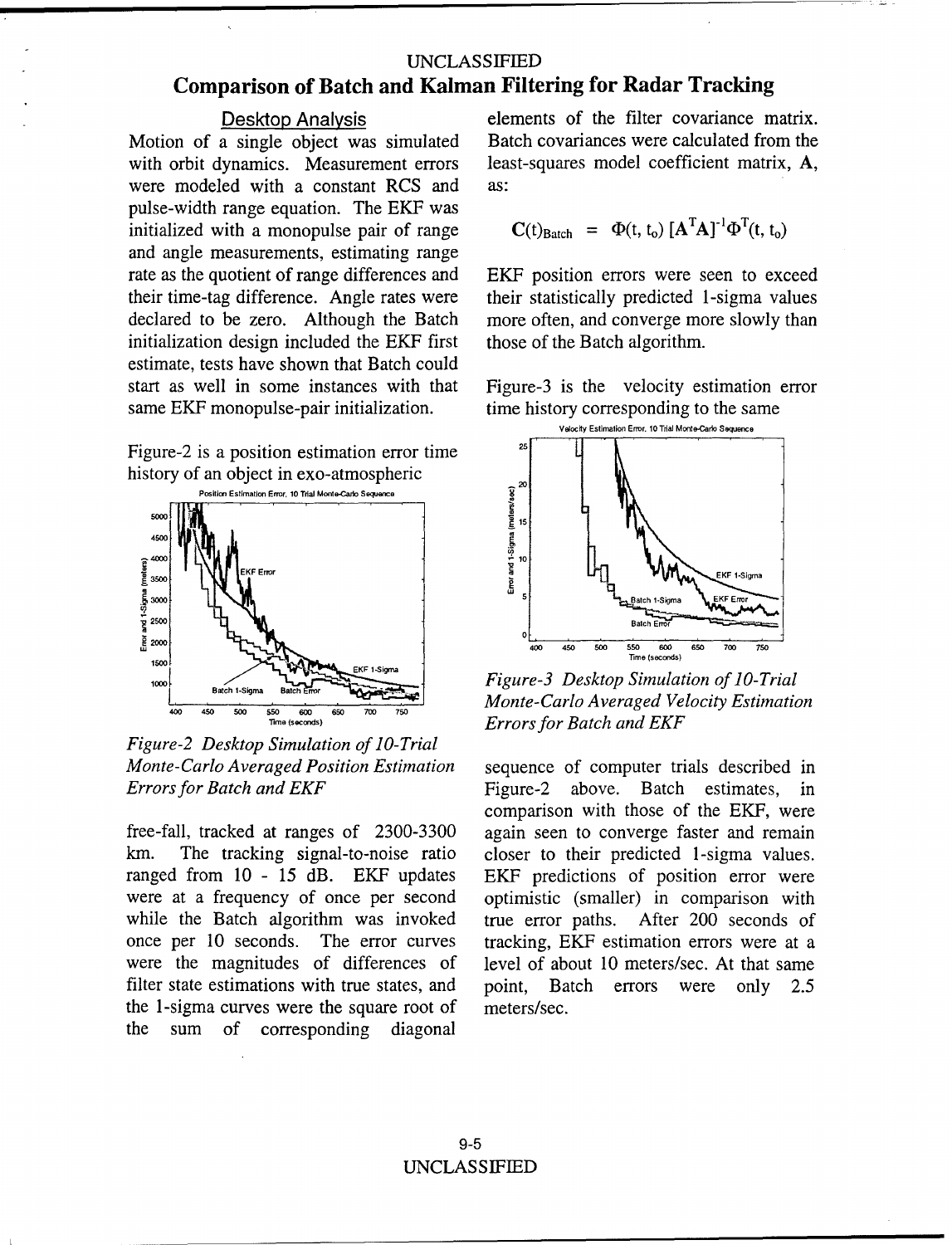Optimistic predictions of  $EKF$  estimation  $\|\cdot\|$   $\vee_{\text{clocky~Estimation Error Time Histories}}$ accuracy, such as were seen in the first 100  $\mu$ <sup>100</sup> seconds of position estimation, have **9** - **t0** ominous implications for mission **80** operations where it is essential to  $\frac{1}{2}$  $\text{accuracy}$  assess the quality of object  $\begin{array}{c} 60 \\ \text{states.} \end{array}$  In those instances the Batch  $\begin{array}{c} 60 \\ \text{min} \end{array}$ algorithm's covariance data will be more *40\_* reliable than that of the EKF.  $_{30}$ 

Large magnitudes of error (on the order of  $\frac{1}{10}$ km/sec, not seen on the graphs) were  $\bigcup_{40}^{80}$ <br>present in the initial tracking intervals of present in the initial tracking intervals of  $\frac{400}{400} \frac{450}{450} \frac{500}{500} \frac{550}{500} \frac{600}{500} \frac{650}{700} \frac{700}{750}$ both desktop and mission simulator time histories. Those initial errors were quite large due to the conspiracy of nonlinear<br>
Figure-4 Mission Simulation of 100 Monte-<br> **Figure-4 Mission Simulation of 100 Monte-**<br> **Carlo Trials of Velocity Estimation Error** approximation and cross-range errors. The desktop EKF design, in an attempt to simulator. Tracking signal-to-noise ratio mitigate the influence of those errors, simulator. Tracking signal-to-holder ratio included decoupling of range and angle object range was about **2500** km. EKF

discuss the magnification of angle errors by invoked once per 10 seconds. The graphs object range. A milli-radian of angle error were a composite of 100 Monte-Carlo multiplied by 1000 kilometers of range to trials, showing averages of errors, 1-sigma<br>filter predictions, and sampled-standardthe object, for example, results in a  $\frac{1}{\text{m}}$  deviations. kilometer of cross range error. That magnification error also affected velocity<br>extinction and thus generated a shallowed Batch estimates, the lower grouping of estimation, and thus presented a challenge backle curves, were again seen to converge faster to estimation convergence, within both and remain closer to their statistically

tracking, of about 20 meters/sec less than<br>target RCS, antenna gain patterns, front-<br>end RF noise, radar-resource allocation and<br>seconds, the differences between predicted scheduling, and multiple target detections-<br>association-with-tracks.

time history for an exo-atmospheric free-<br>fell abient sexual in the mission of the stimulation convergence. fall object generated in the mission



errors within the update algorithm.<br>updates were at a frequency of one per Reference [6] (Daum and Fitzgerald) second while the Batch algorithm was<br>diamong the magnification of angle suppose invoked once per 10 seconds. The graphs

algorithms.<br>predicted 1-sigma values when compared Mission Simulator Performance<br>
with those of the EKF. The EKF 1-sigma<br>
predictions, expected to be near the upper The mission simulator program included<br>
most radar system errors, and motion<br>
dynamics such as Earth's non-uniform mass<br>
distribution, Earth's rotation, fluctuating<br>
target BCS antanna gain nottome from the strucking, of a and actual errors persisted at about 10<br>meters/sec. That was a further Figure-4 shows a velocity estimation error demonstration of the EKF algorithm's<br>constant of demonstration overly-optimistic assessment of